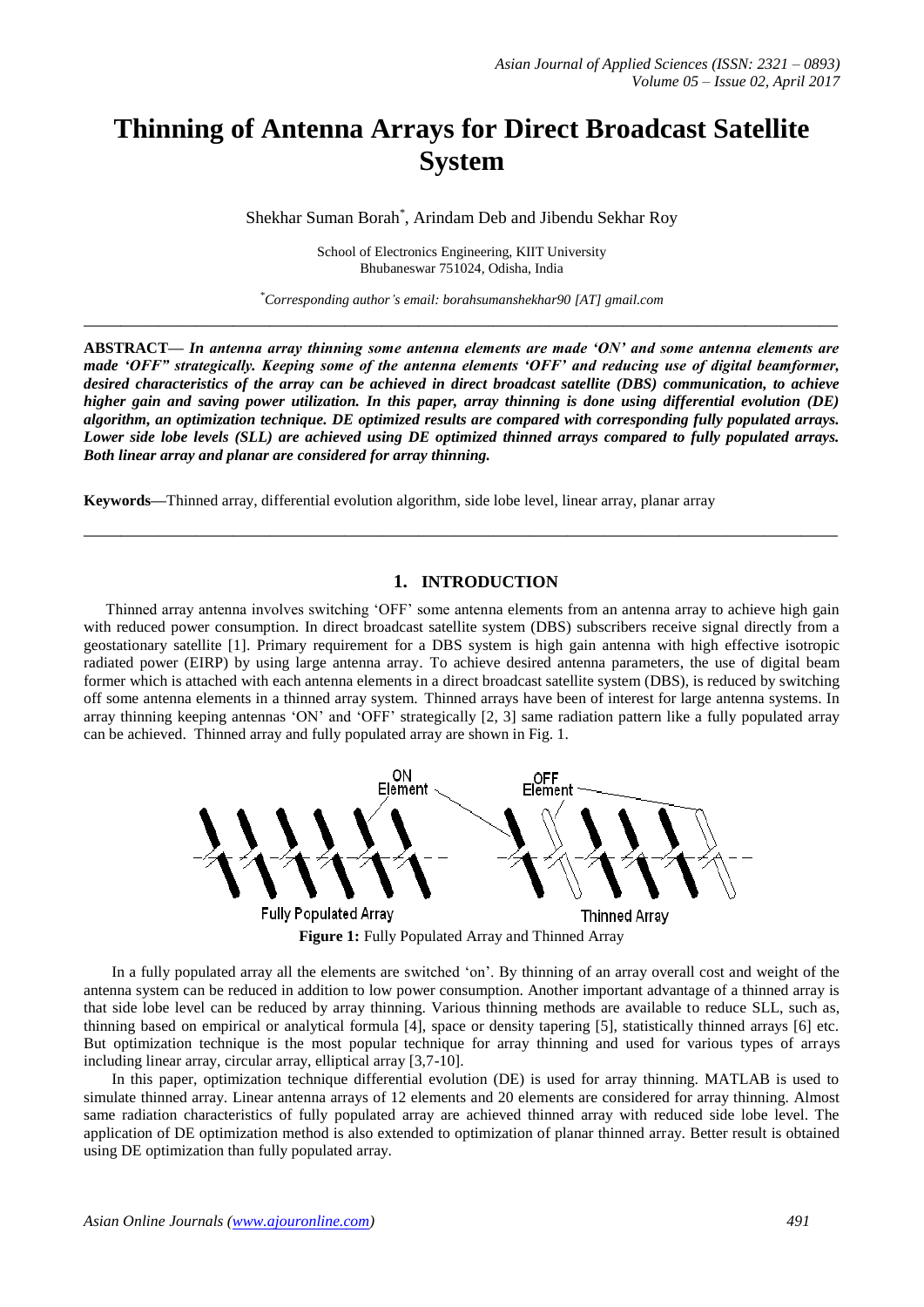#### **2. DIFFERENTIAL EVOLUTION ALGORITHM**

Differential evolution (DE) is an adaptive method for global optimization. Remarkable performance in optimization problems can be achieved using DE [11, 12]. The optimization problem begins by designing an objective function that can model the problems of the objectives under constraints. In differential evolution, an initial population size of target vectors is defined and each target vector consists of various parameters of the design problem. For each parameter, a lower bound and an upper bound are defined ( $X_i^L < X_{i,j}(0) < X_i^U$ ). Then random selection of initial parameter are done within the interval ( $X_i^L, X_i^U$ ). Other parameter vectors are selected randomly for each target vector. Difference of weight of any two parameters, are added to the third vector which forms a donor vector.

two parameters, are added to the third vector which forms a donor vector.  

$$
V_{k,n}(t+1) = X_{m,n}(t) + F * (X_{i,n}(t) - X_{j,n}(t))
$$
(1)

The difference between two vectors, are scaled by scaling factor F which is added to the third one, and it ranges from 0 to 2. Components of the donor vector enter into the trial vector with probability CR

$$
T_{k,n}(t+1) = V_{k,n}(t+1)
$$
 if  $\text{rand}(0,1) < CR$   
=  $X_{k,n}(t)$  otherwise (2)

Then for better fitness, the trial vector is compared with the target vector, and passed to the next generation. For computation, following fitness function is used

 $F = \sum R$  Reflection coefficient at frequency i *(3)*

Where, over the frequency range of interest, the above summation is performed.

#### **3. DESIGN OF THINNED ARRAY USING DIFFERENTIAL EVOLUTION ALGORITHM**

Consider a 'N' element linear array (Fig. 2) consist of isotropic antennas without any mutual interference between them, are placed in fixed inter element spacing 'd'.



**Figure 2:** Linear Antenna Array

The array factor (AF) for a linear array of N antennas at scanning angle  $\emptyset$  is [13],

$$
AF = \sum_{n=1}^{N} In.e^{j(n-1)\beta d(\cos\theta - \cos\phi)}
$$
\n(4)

Where,  $\beta = 2\pi/\lambda$ ,  $\lambda$  = wavelength,  $\alpha$  = progressive phase shift between elements. Array factor governs the radiation pattern generated by the phased array, contains main beam as well as all sidelobes. The objective function, minimizing the maximum side lobe level, can be determined from array factor by excluding main beam then normalize it. Hence the cost function to be optimize is,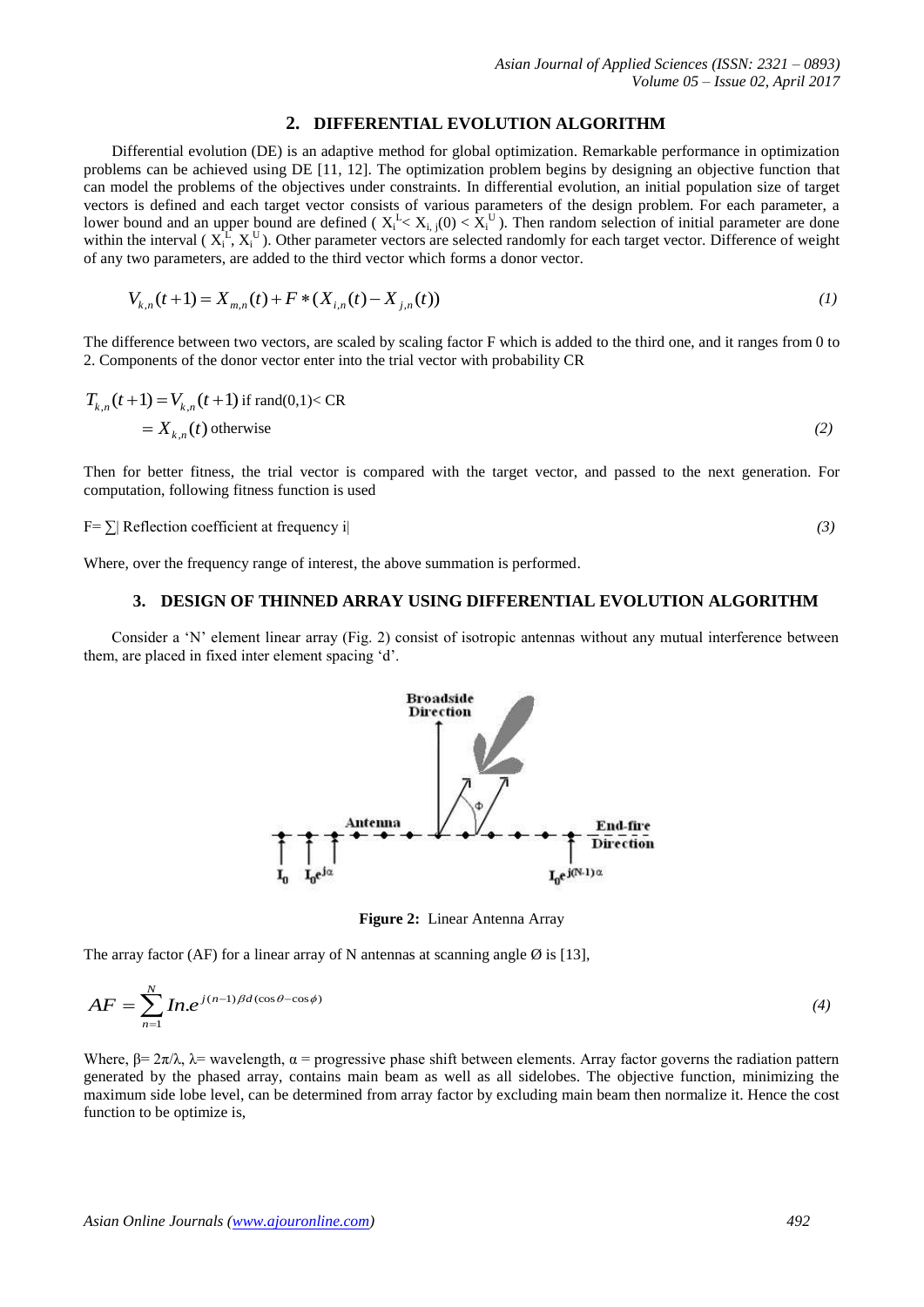$$
SLL_{\text{max}} = \max |\frac{AF(\theta)}{\max(AF)}| \theta = \theta_{SLM}
$$
\n(5)

Where,  $\theta_{SLM} = 0^\circ \le \theta \le (\phi - LN) \cup (\phi + RN) \ge \theta \ge 180^\circ$  $LN =$  first left null point to main beam at scanning angle  $\varnothing$ .  $RN =$  first right null point to main beam at scanning angle  $Ø$ . Normalized array factor is

$$
AF_{norm} = \frac{AF}{AFmax} \tag{6}
$$

Design consideration of thinned array utilizes only two fixed values of exciting current amplitude weight, for 'ON' state current amplitude is '1' and 'OFF' state current amplitude is '0'. This status of elements is similar to discrete or binary values. Therefore, such type of array design requires a kind of optimization algorithm which can support binary values. Among various optimization techniques, DE is applied for optimization. The cost function is used in optimization of 12 and 20 elements antenna arrays with inter-element spacing of  $d = 0.5\lambda$ . MATLAB is used to determine the cost function, the optimal plot for the different population and variables. For 12 element thinned array design using DE, population size of 48, 60, 72, 84, 96, 108, 120 are considered. Number of Generations=200. The optimal plot of normalized array factor is shown in Fig. 3.



**Figure3:** Optimal Radiation Pattern for 12-Elements Thinned Array

Variation of cost function with population size of 48 is plotted in Fig. 4.



Maximum side lobe level of about -15 dB is achieved for 12 element linear array. The 'ON' and 'OFF' positions of the array is 111111111101. The first null beamwidth (FNBW) is 20 degree. For fully populated array, FNBW is calculated from the formula [13] FNBW=2 $\lambda$ Nd, Where  $\lambda$ =wavelength, N=number of elements, d=inter element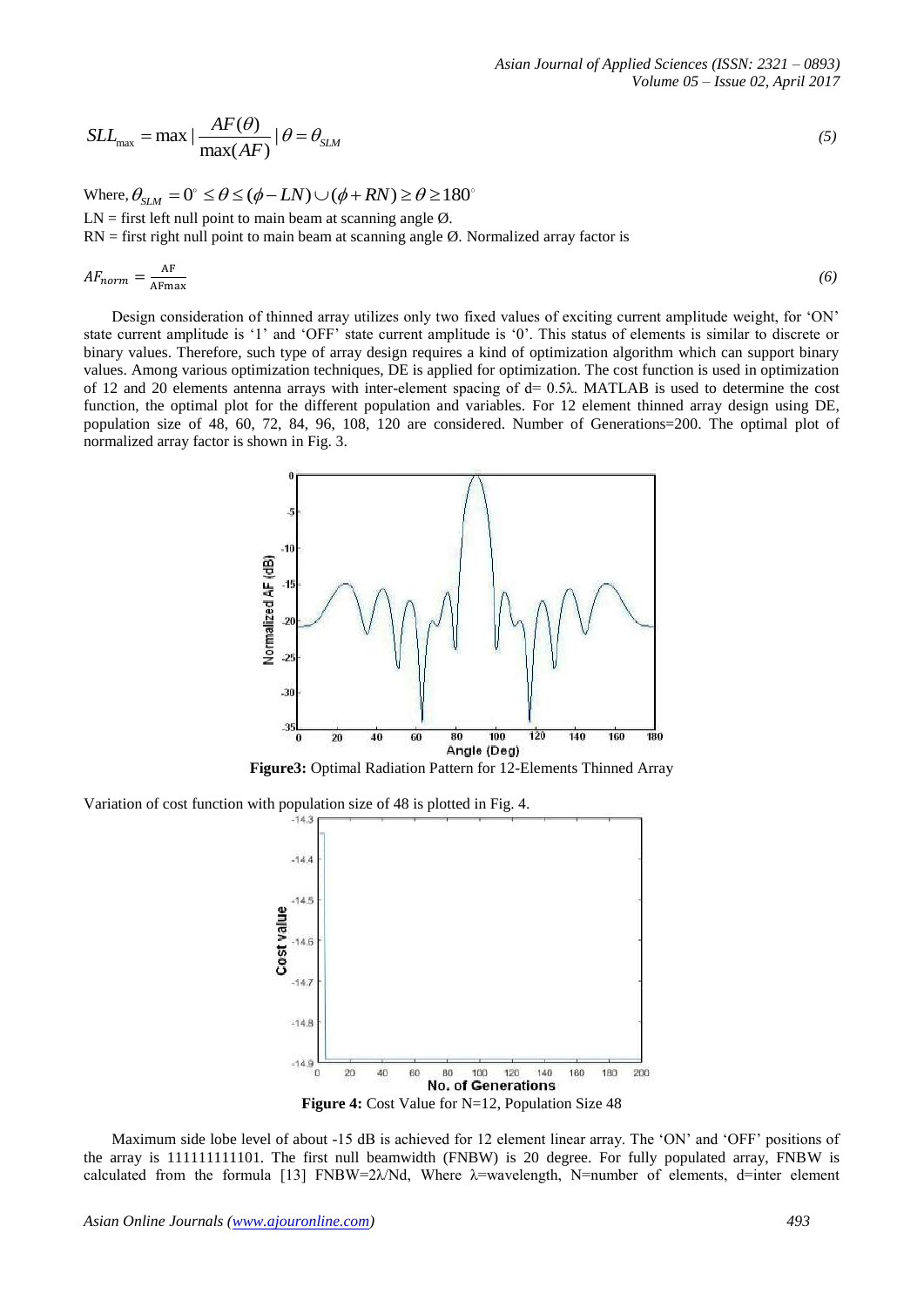spacing=0.5λ. Calculated value of FNBW for fully populated array is 19.1 degree and computed value of maximum side lobe level is -13.1 dB. Therefore, by thinning using DE, side lobe level is reduced by 1.8 dB. The results are shown in Table 1.

| <b>Population size</b> | "ON" and "OFF" | positions | $SLL_{max}(dB)$ | Deø) |
|------------------------|----------------|-----------|-----------------|------|
| 48                     | 111111111101   | $-14.9$   |                 | 20   |
| 60                     | 111111111101   | $-14.9$   |                 | 20   |
| 72                     | 111111111101   | $-14.9$   |                 | 20   |
| 84                     | 111111111101   | $-14.9$   |                 | 20   |
| 96                     | 111111111101   | $-14.9$   |                 | 20   |
| 108                    | 111111111101   | $-14.9$   |                 | 20   |
| 120                    | 111111111101   | $-14.9$   |                 | 20   |

Table 1: Performance of thinned array antenna for 12 element linear array

In Table 1, investigation for a 12 elements array is done by varying population size. There is no change in SLL, FNBW or 'ON' and 'OFF' positions of the array with variation of population size. For 20 element linear array with 200 generations, the result for normalized array factor is shown in Fig. 5.



**Figure 5:** Optimal Radiation Pattern for 20-elements Thinned Array

Variations of cost function with number of generations for 20 element linear thinned array are shown in Fig. 6(a) and Fig. 6(b) for different population sizes.



**Figure 6:** Cost Value for (a) N=20, Population Size 80, (b) N=20, Population Size 120

Maximum side lobe level of about -16.5 dB is achieved for 20 element linear array. The first null beamwidth (FNBW) is 12 degree. Calculated value of FNBW for fully populated array is 11.45 degree and computed value of maximum side lobe level is -13.25 dB. Therefore, by thinning using DE, side lobe level is reduced by 3.25 dB. The 'ON' and 'OFF' positions of the array differ with population size and the results are tabulated in Table 2.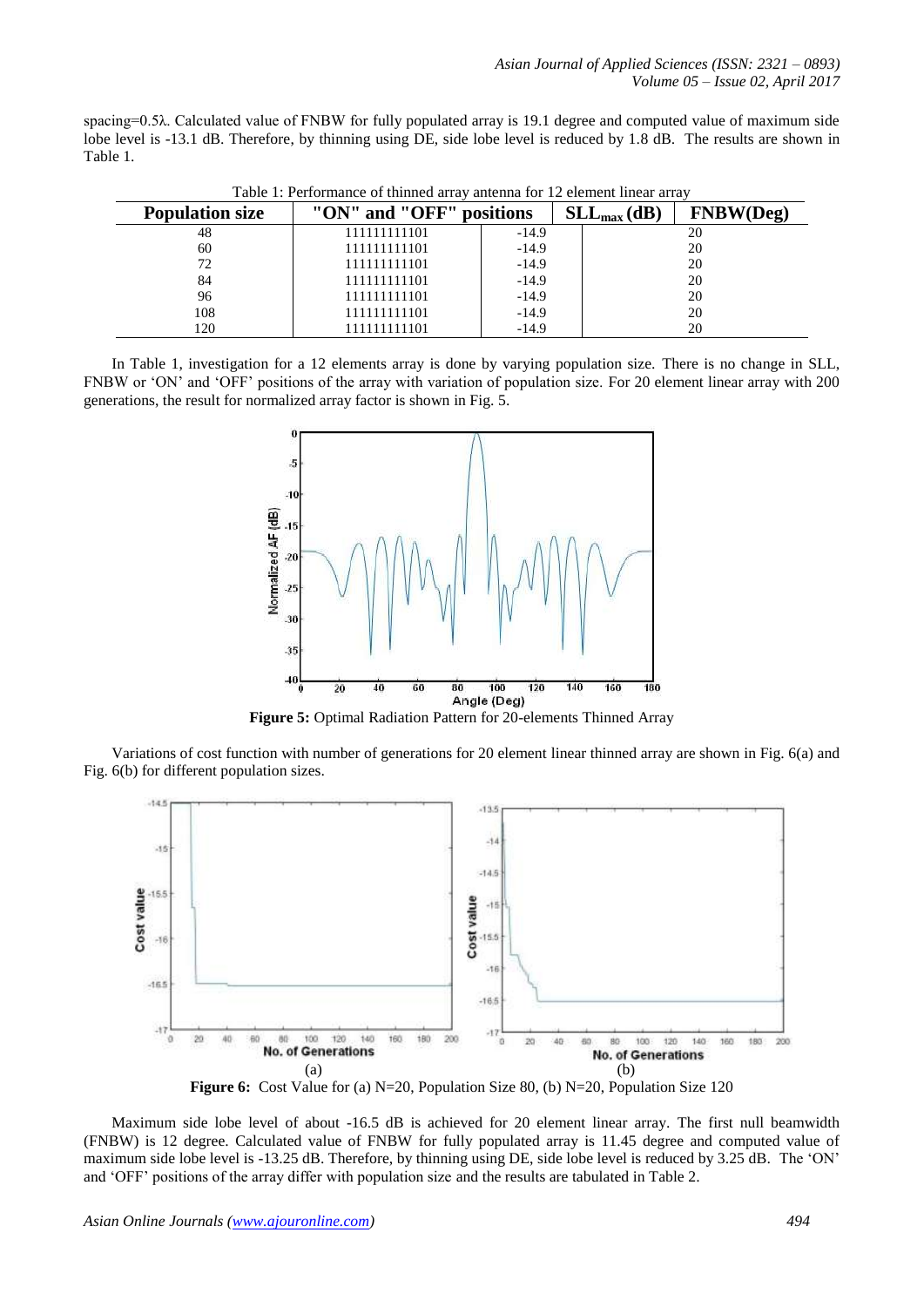| <b>Population size</b> | "ON" and "OFF"<br>positions | $SLL_{max}(dB)$ | <b>FNBW(Deg)</b> |
|------------------------|-----------------------------|-----------------|------------------|
| 80                     | 10111111111111111011        | $-16.5$         |                  |
| 100                    | 10111111111111111011        | $-16.5$         | 12               |
| 120                    | 11011111111111111101        | $-16.5$         | 12               |
| 140                    | 10111111111111111011        | $-16.5$         | 12               |
| 160                    | 11011111111111111101        | $-16.5$         | 12               |
| 180                    | 11011111111111111101        | $-16.5$         | 12               |
| 200                    | 101111111111111101          | $-16.5$         | 12               |

Table 2: Performance of thinned array antenna for 20 element linear array

In Table 2, investigation for a 20 elements array is done by varying population size. Due to variation of population size SLL, FNBW do change, but 'ON' and 'OFF' positions of the array change with population size.

In a planar array, antennas are arranged in two dimensions, along x-axis and along y-axis. DE is also applied for the thinning of a 4X4 planar antenna array. For a planar array, the cost function is the array factor for planar array. The diagram of planar array is shown in Fig. 7.



**Figure 7:** Planar Array Antenna

Here, M antennas are in the x-axis and N antennas in the y-axis with inter-element spacing  $d_x$  and  $d_y$  respectively. Here, inter-element spacing is  $d_x = d_y = d = 0.5\lambda$ . Progressive phase shift along x-axis and y-axis are  $\beta_x$  and  $\beta_y$  respectively. It is assumed that the normalized current distribution in each axis is same but absolute values correspond to a factor  $I_{1n}(n=1,......,N)$ .

It is assumed that the nonmanized center distribution in each axis is same but absolute values correspond to a factor 
$$
I_{1n}(n=1, ..., N)
$$
.  
\nThe array factor (AF) of the entire array for planar array is given by [14, 15]  
\n
$$
AF = \sum_{n=1}^{N} I_{1n} \left[ \sum_{m=1}^{M} I_{m1} e^{j(m-1)(kd_x \sin \theta \cdot \cos \phi + \beta_x)} \right] e^{j(n-1)(kd_y \sin \theta \cdot \cos \phi + \beta_y)}
$$
(7)  
\nor  
\n
$$
AF = S_{x_M} S_{y_N}
$$

or

Where,

$$
S_{x_M} = AF_{x1} = \sum_{m=1}^{M} I_{m1} e^{j(m-1)(kd_x \sin \theta \cdot \cos \phi + \beta_x})
$$
(8)

$$
S_{y_N} = AF_{1y} = \sum_{n=1}^{N} I_{1n} e^{j(n-1)(kd_y \sin \theta \cdot \sin \phi + \beta_y})
$$
(9)

In the array factors above:

$$
\sin \theta \cdot \cos \phi = \hat{x} \cdot \hat{r} = \cos \gamma_x \tag{10}
$$

$$
\sin \theta . \sin \phi = \hat{y} . \hat{r} = \cos \gamma_{y}
$$
 (11)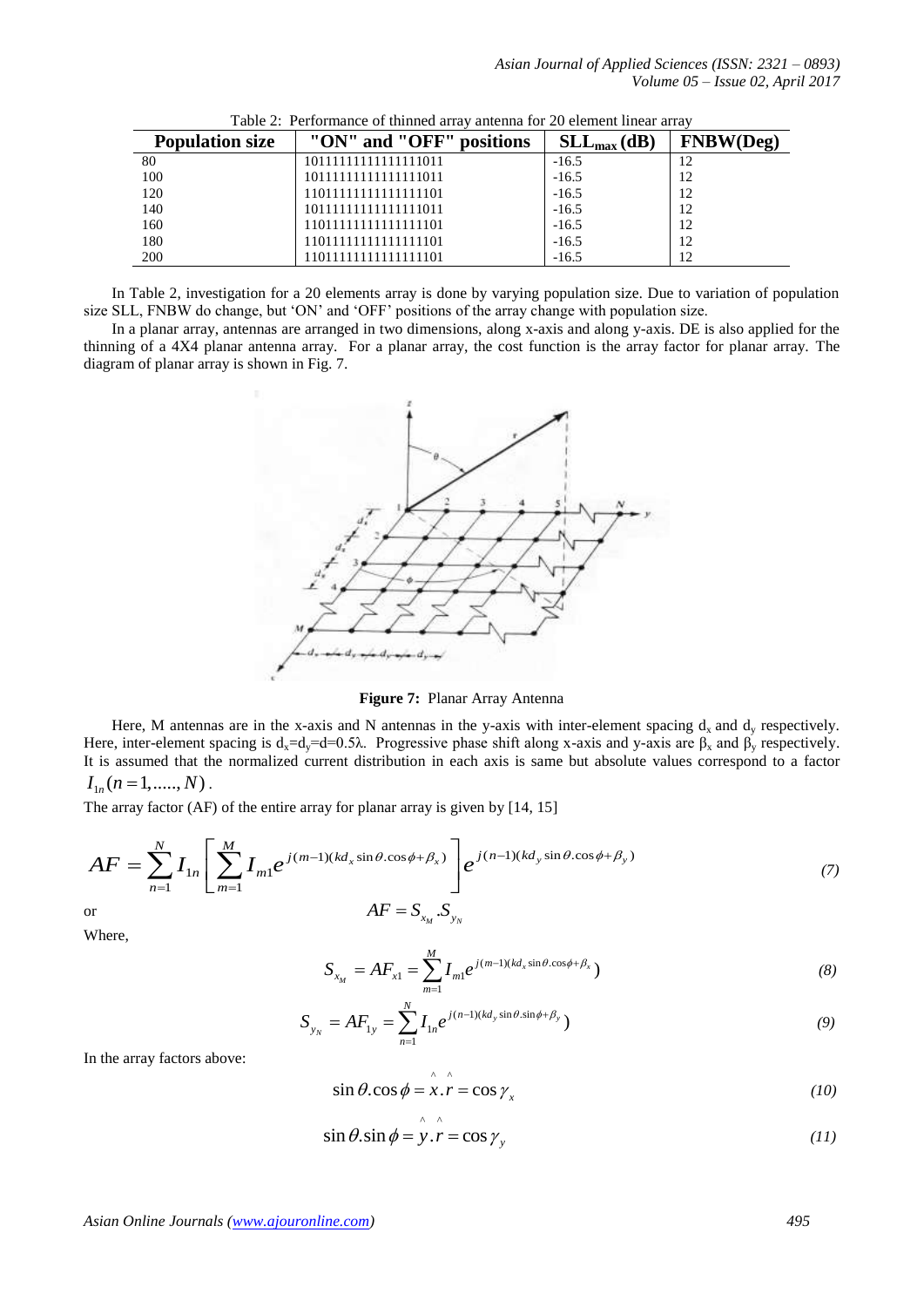uniform planar (rectangular) array  $I_{ml} = I_{1n} = I_0$ , for all *m* and *n*.

The AF of a rectangular array is the product of the array factors of the linear arrays in the x and y directions. For a uniform planar (rectangular) array 
$$
I_{m1} = I_{1n} = I_0
$$
, for all m and n.  
\n
$$
AF = I_0 \sum_{m=1}^{M} e^{j(m-1)(kd_x \sin \theta \cdot \cos \phi + \beta_x)} \sum_{n=1}^{N} e^{j(n-1)(kd_y \sin \theta \cdot \sin \phi + \beta_y)}
$$
\n(12)

The normalized array factor can be obtained as,  

$$
AF_n(\theta, \phi) = \left\{ \frac{1}{M} \frac{\sin\left(M \frac{\psi_x}{2}\right)}{\sin\left(\frac{\psi_x}{2}\right)} \right\} \left\{ \frac{1}{N} \frac{\sin\left(N \frac{\psi_y}{2}\right)}{\sin\left(\frac{\psi_y}{2}\right)} \right\}
$$
(13)

Where,  $\psi_x = kd_x \sin \theta \cdot \cos \phi + \beta_x$  (14)  $\psi_y = kd_y \sin \theta \cdot \sin \phi + \beta_y$  (15)

For fully populated array, the plot of normalized array factor is shown in Fig. 8.



**Figure 8:** Normalized Array Factor of Fully Populated 4x4 Planar Array

Here, the main beam tilted at 20<sup>0</sup>, SLL<sub>max</sub>=-11.3 dB, FNBW= 58.16<sup>0</sup>. Now, for 4x4 Planar array antenna, optimization is done by using differential evolution (DE) algorithm considering population size of 32,48,64,80 and 96 for 50 generations. The DE optimized radiation pattern for 4x4 planar array antenna, with 50 generations for population size of 32 and 64 are shown in Fig. 9 and Fig. 10 respectively.



**Figure 9:** Normalized Array Factor for 4X4 Planar Array with Population Size of 32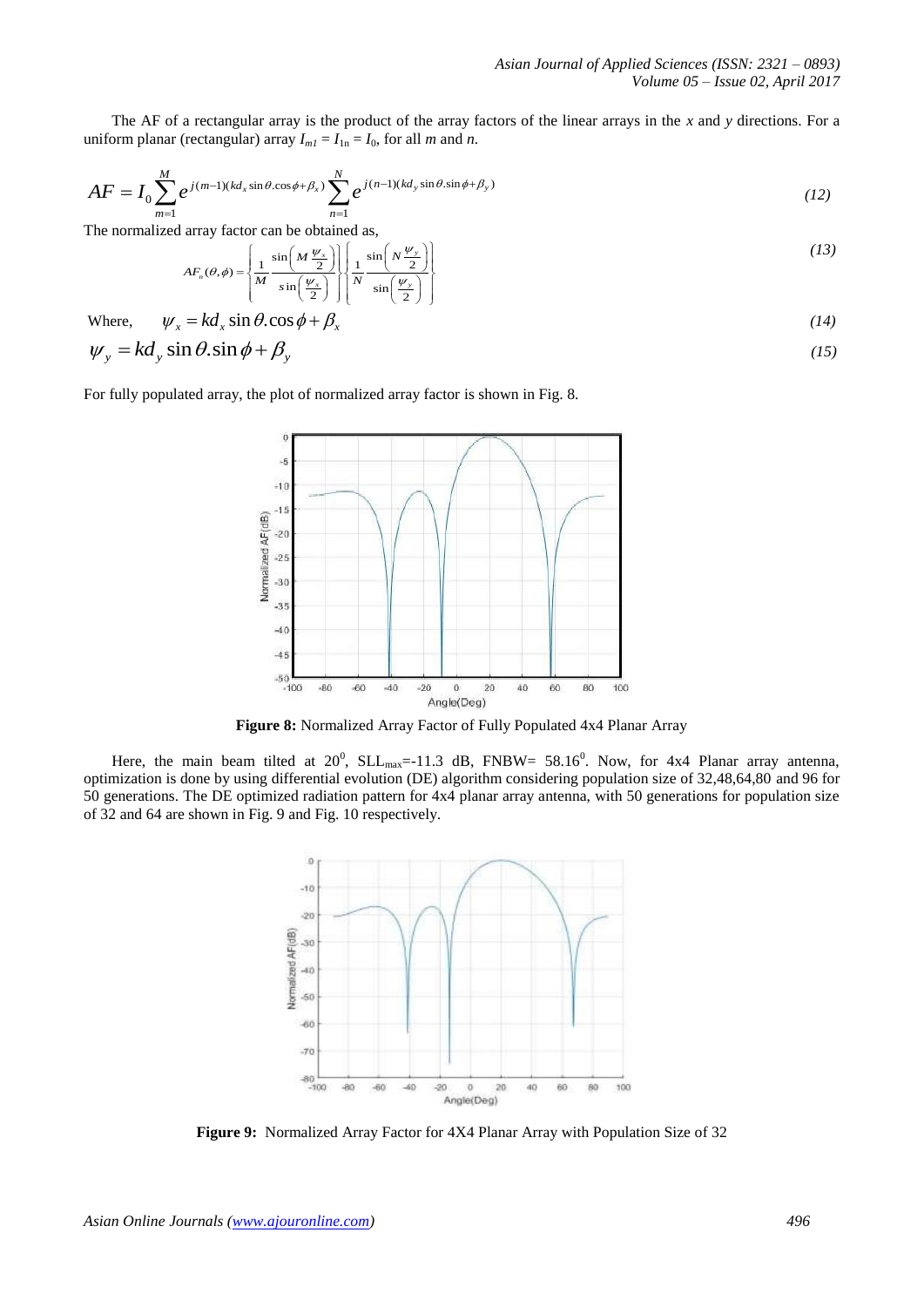

**Figure 10:** Normalized Array Factor for 4X4 Planar Array with Population Size of 64

The cost values with 50 generations for population size of 32 and 64 are shown in Fig. 11(a) and in Fig. 11(b).



**Figure 11:** Cost Value for 50 Generations with (a) Population Size of 32 (b) Population Size of 64

The performance of DE optimization for  $4X4$  planar thinned array antenna for 50 generations with d=0.5 $\lambda$  is tabulated in Table 3.

| Twore $\beta$ , I chromained of $\beta$ is a painting unimous through antenna for $\beta$ of conclusions that $a$ - $0.378$ |                          |                 |           |  |  |
|-----------------------------------------------------------------------------------------------------------------------------|--------------------------|-----------------|-----------|--|--|
| <b>Population size</b>                                                                                                      | "ON" and "OFF" positions | $SLL_{max}(dB)$ | FNBW(Deg) |  |  |
|                                                                                                                             | 0011110001111110         | $-16.9$         | 67.5      |  |  |
| 48                                                                                                                          | 1100011010110000         | $-14.4$         | 66        |  |  |
| 64                                                                                                                          | 0110000110010110         | $-14.4$         | 66        |  |  |
| 80                                                                                                                          | 1111011011101110         | $-15.5$         | 74        |  |  |
| 96                                                                                                                          | 1111101011110110         | $-13.8$         | 65.2      |  |  |

Table 3: Performance of  $4X4$  planar thinned array antenna for 50 generations and d=0.5 $\lambda$ 

In Table 3 side lobe levels are reduced compared to fully populated array by 5.6 dB, 3.1 dB, 3.1dB, 4.2dB, 2.5dB while varying the population size 32,48,64,80 and 96 respectively.

## **4. CONCLUSION**

Optimization technique, differential evolution algorithm is used to optimize the side lobe levels of the thinned array antennas with keeping almost same radiation patterns. In direct broadcast satellite system, large number of antennas are used in an array which produces high side lobe levels with appearance of grating lobes in different scan angles. Here, both for linear and planar arrays, array spacing is considered to be 0.5λ to minimize the appearance of grating lobes. Using array thinning, side lobe levels are reduced without any major change in the characteristics of the main beam. For 12-elements array side lobe level is reduced by about 1.8 dB than fully populated array (Table 1). In case of 12-element array, for different population sizes, 'ON' and 'OFF' positions of the array remain same (Table 1). For 20 element linear